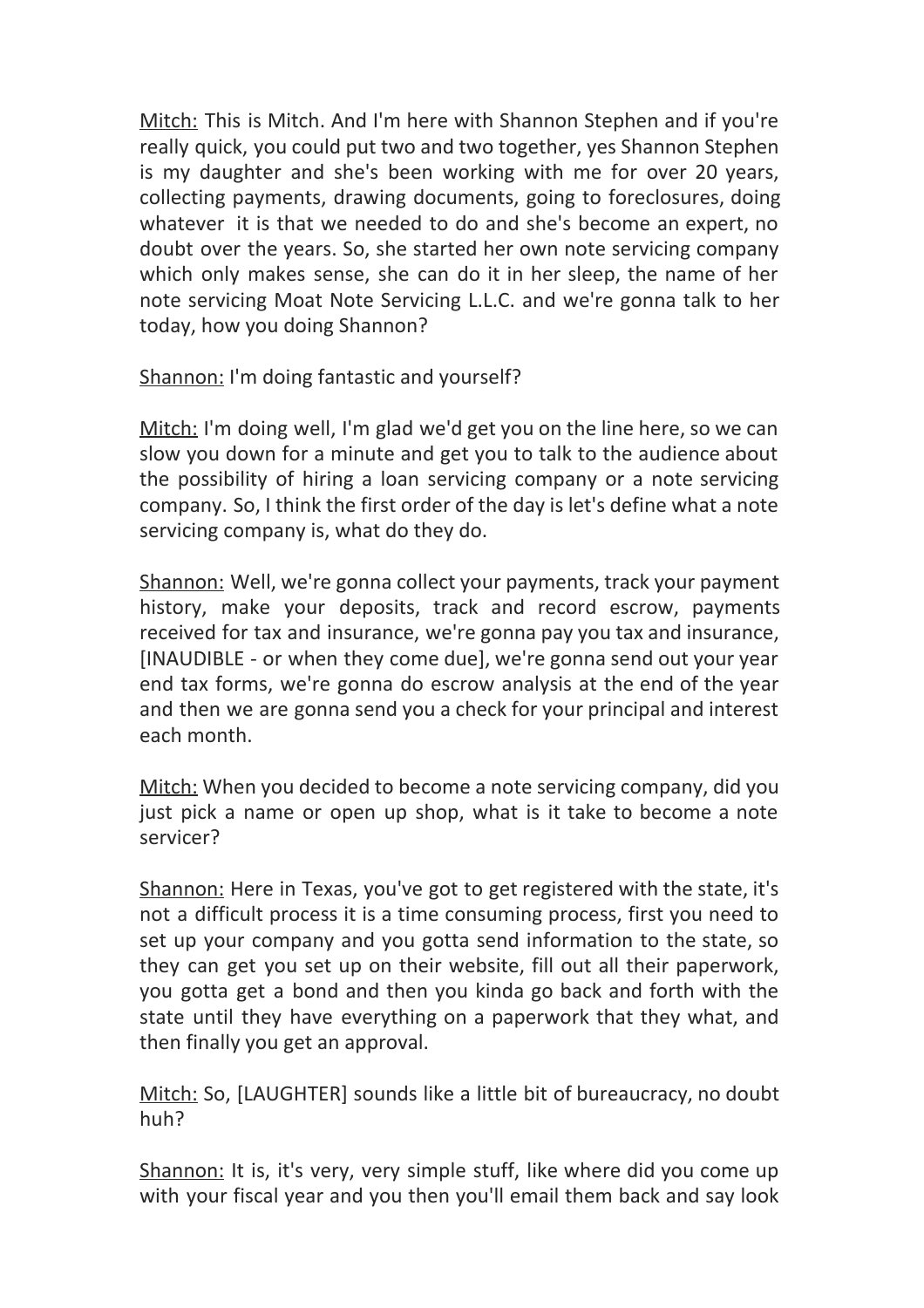at page 3 of my L.L.C. document, that's where I got it, it's right there on the form.

Mitch: Yeah, I understand, so, note -- servicing, that kind of unusual name, how did you come up with the name moat, you're talking about moat M.O.A.T., like the trench you dig around the castle that you fill up with water so, people can get in your castle if the drawbridge is up. So, Moat Note Servicing, I'm gonna guess where you got this name from.

Shannon: [LAUGHTER] Well, I know a really smart guy, I call him dad, He wrote a fantastic book called *My Life on a Thousand Houses*, there's a little plug there for you, in that book there is a story or a chapter, a couple chapters I believe, about the moat theory which, I did go back just the other day, but something that you have taught me all my life, is if you get everything that you need to survive, your house and your car and all those things you need and you put it in your castle and you build a moat around it and figure out how much it takes you to keep all of that afloat, you figure out how to make that amount of positive income, build your moats around your house and then you can go out and do whatever you want. Dream big, do things that you wouldn't have done before you know that everything inside your castle is taken care off, that is where Moat Note Servicing came from.

Mitch: [LAUGHTER] Well, I'm honored. The whole thing about financial independence, financial independence happens where your wants and your needs are exceed by your cash flow and so when you find out how much it takes to pay for your wants and your needs and then you figure out how to buy the houses, or buy the investment that pay for that exact amount or more, then you become -- financially free, and when a person is financially free then they can run out into the world and sail as much as they want to and come back inside moat and not go under, not sink and be able to rest and recuperate and then live to go out and try again, you know, the theory is at some point, you go out, you try and you don't fail and you hit it big and now you're not only financially free but you're wealthy. So, part of this is learning to do what you do best and to delegate things that are not in your wheelhouse, or you're not good at, or that you don't like or that simply don't make you the maximum amount of return for your time. So, we're gonna be talking about how note servicing can help you accomplish a small piece of that or part of that puzzle, how long have you been in business there Shannon?

Shannon: Well, I haven't been in business too long, a little bit less than a year, but I as you said earlier, I have been working for you for the last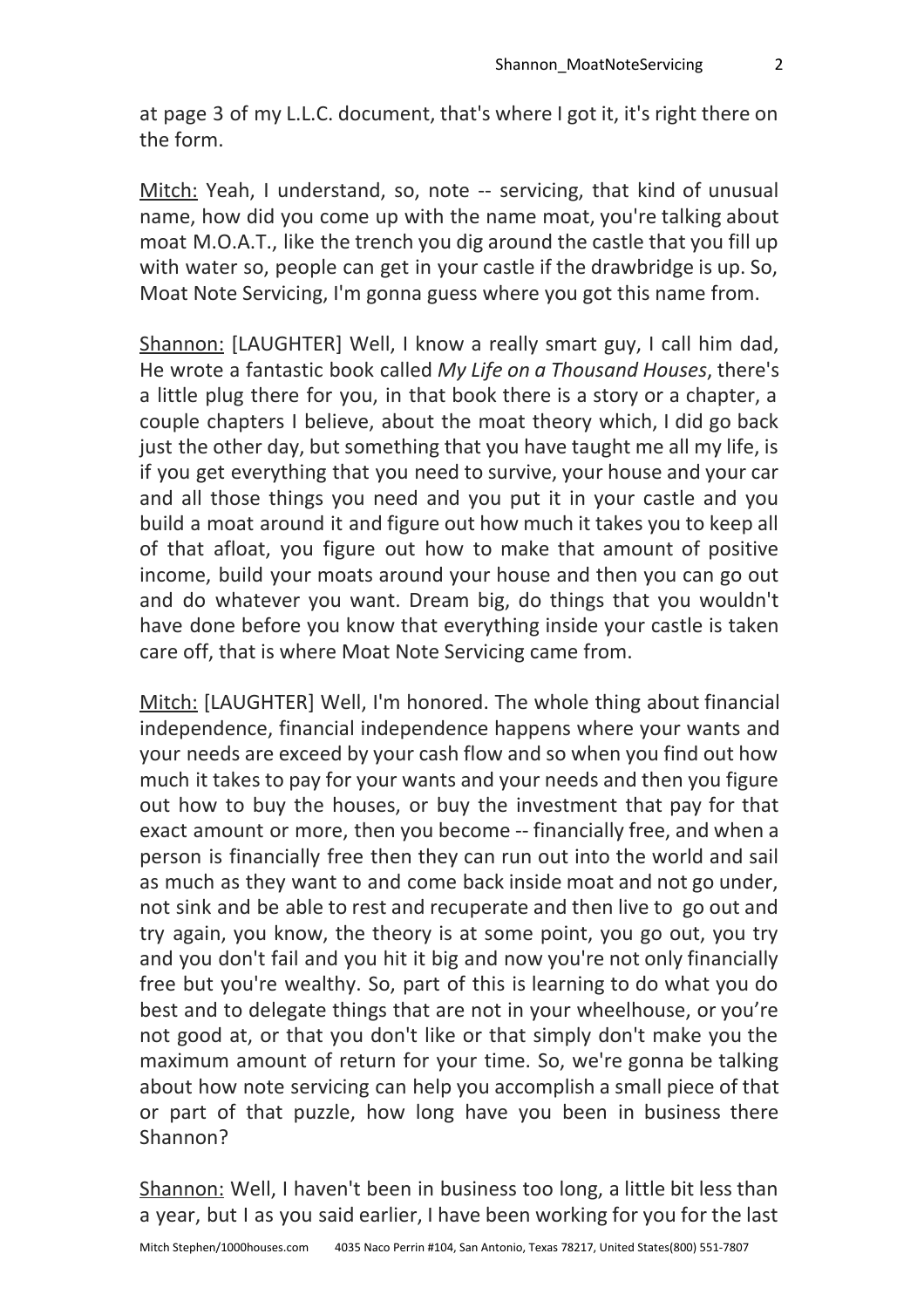20 years doing collections on our, our owner financed homes, so I would say that moat note servicing business is been in business less than a year but I have been in business for more than 20 years. I had so many people that we do business with, asked me to collect payments for them and I kept saying no, I can't do it, I can't do it, I'm not registered with the state and finally I just said, you know what? I'm looking at getting registered with the state cause I'm tired of telling everybody, No. So, I looked into it and got it done, and here we are.

Mitch: I'm glad you did, cause you're good at it and you've been doing it for a long time and it only make sense right? You've lived it for 20 years, I'm glad that you're doing it, actually I'm proud of you, for doing it. So, who needs a note servicing company?

Shannon: Well, anyone that would rather spend their time out growing their business, we could do all these things for you so that, you could go out there and make more money and make more note, make you more money, make us more money, you know, we're specialized in [inaudible - interest in] for investors that are doing owner financing, so the more that they can get out there and find more houses and find more buyers, you know, and the less time their spending posting payments and sending collection letters and doing tax forms, the more time they have out there, to get out there and makes more money.

Mitch: So, it's a kind of [INAUDIBLE - key a] theory of "work on your business, instead of in your business" this is a part of your business that you can delegate and so, unless you just really enjoy this part or for some reason, this is where the money is made. I've been in the note creation business for over 20 years and I know where I make my money, I believe where I make my money is going out with contacts to sign up sellers, to sell me their house at discounted prices, that's where I make my money. I don't make my money collecting payments, not to say that it's not an integral, or important part of the business because it's certainly is. If you have a bunch of payments that you're supposed to collect and you don't call these people, the day or the day after their due, if you don't send them letters and let them know, that you know they're late and you're expecting them to pay the payment immediately, then you're training them to not pay you. So you can either train these people to pay you or can train them not to pay you on time. And so we just start from the very beginning training people, how we expect to get paid, and we expect to get paid on the date that it's due and we also expect to get a late fee if you don't honor your agreement with us and we don't let people slide on late fees, because that's part of the training, a lot of us learn all kinds of things in life from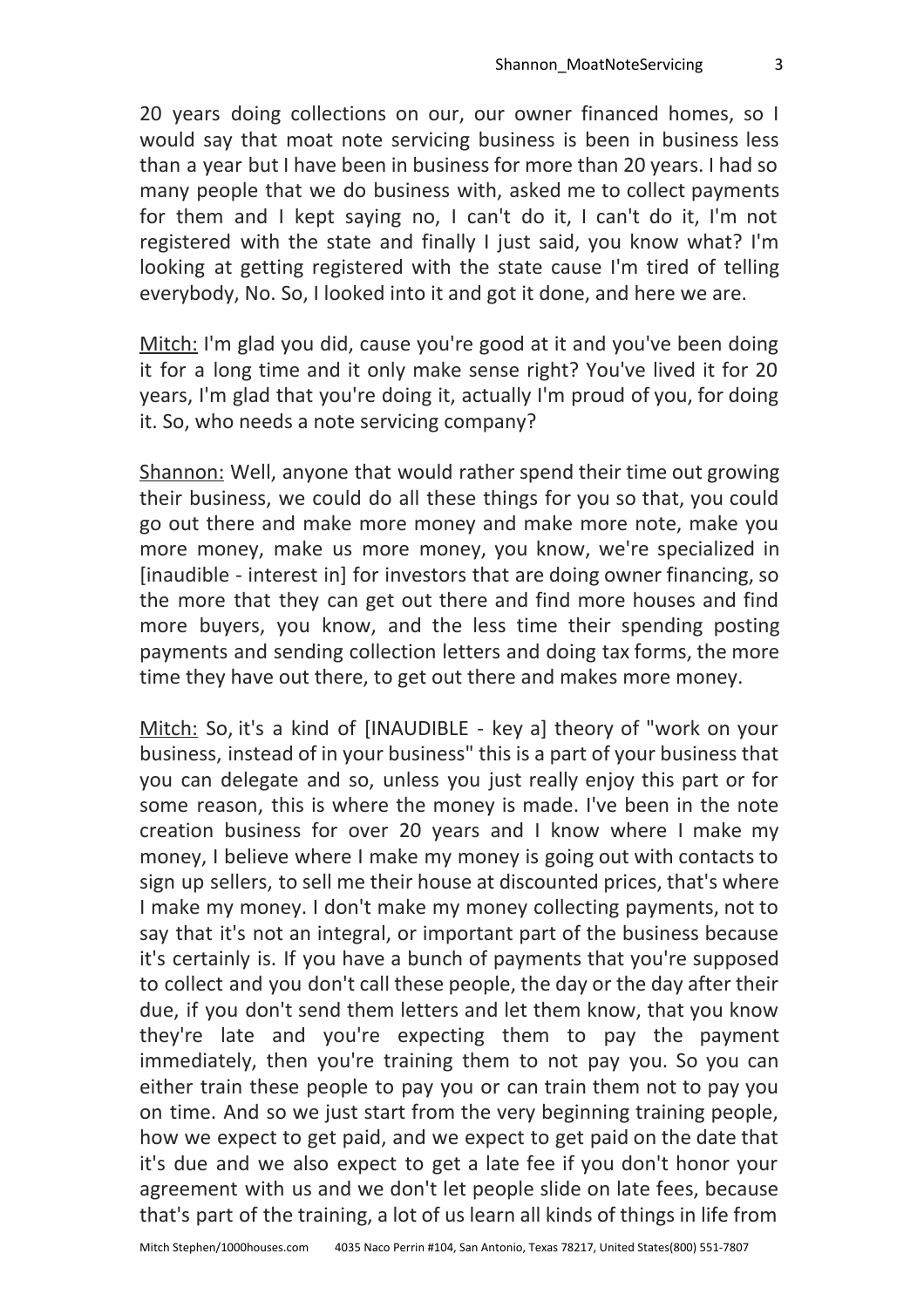paying -- late fees are painful and people don't like them and they quit being late and so I think that -- specially when you're young in the business, you need to delegate as much as you can, because you're "wearing a lot of hats, a lot of hats". I had to think about all there is to do in the house flipping or the owner financing business, I mean you have to be the advertiser, the bookkeeper, the accountant, the collector, the -- you have to service your own loans, you have to be the seller, you have to be the private money finder, you have to be -- you have to find the funds to buy these houses, "there's so many hats", so when you find a particular segment that you can delegate out, for a reasonable fee or for a reasonable expense, then you need to strongly consider doing that, because where you make your money is buying houses, you hear her said, you makes her money when you buy --

Shannon: Over the years I've also, you know, you mentioned new people, that are new getting into it, another -- another hard part I think that are new, when it comes to collection, as their skin hasn't gotten pick it up yet, and they try to work with these people, because they hear these sad stories, my kid was sick or whatever and then, you know, eventually when you do it for long enough you realized half of the time that people are lying to you, I've seen all these people get themselves into place, where they'll -- I feel really bad and now they're 5 months behind, we'll if you bring your stuff to us, we've heard all the stories, and we know how - you know, we're not heartless but the bottom line is that, the mortgage payment needs to get paid, so when they give you their story, you know, we know we need to say "I'm really sorry that's happening to you, but when are you gonna make your payment?".

Mitch: Yeah, I've seen that a lot too, they fall for old tricks that we quit falling for, a long time ago, but here's the -- a neat thing, when you hire a note servicing company or when you hire someone to put between you as the owner of the notes, and you put someone between you and the payor of the note, the person in the middle does not have the authority, no matter how sad or treacherous their excuse is, the person in the middle i.e. Moat Note Servicing, they don't have the authority to waive the payment, they simple don't, they're just a service that's put in place to collect the payment and to send out the late notices and the fees, and that's one of the things that you could shelter yourself from, by hiring a collection company or a note servicing company or a loan servicing company, is to get away from having to hear those excuses and have them to make decisions like that, turn it over to a company that simply says, you know we're really sorry that's happening to you, but my job is to collect this payment and I don't have the right to waive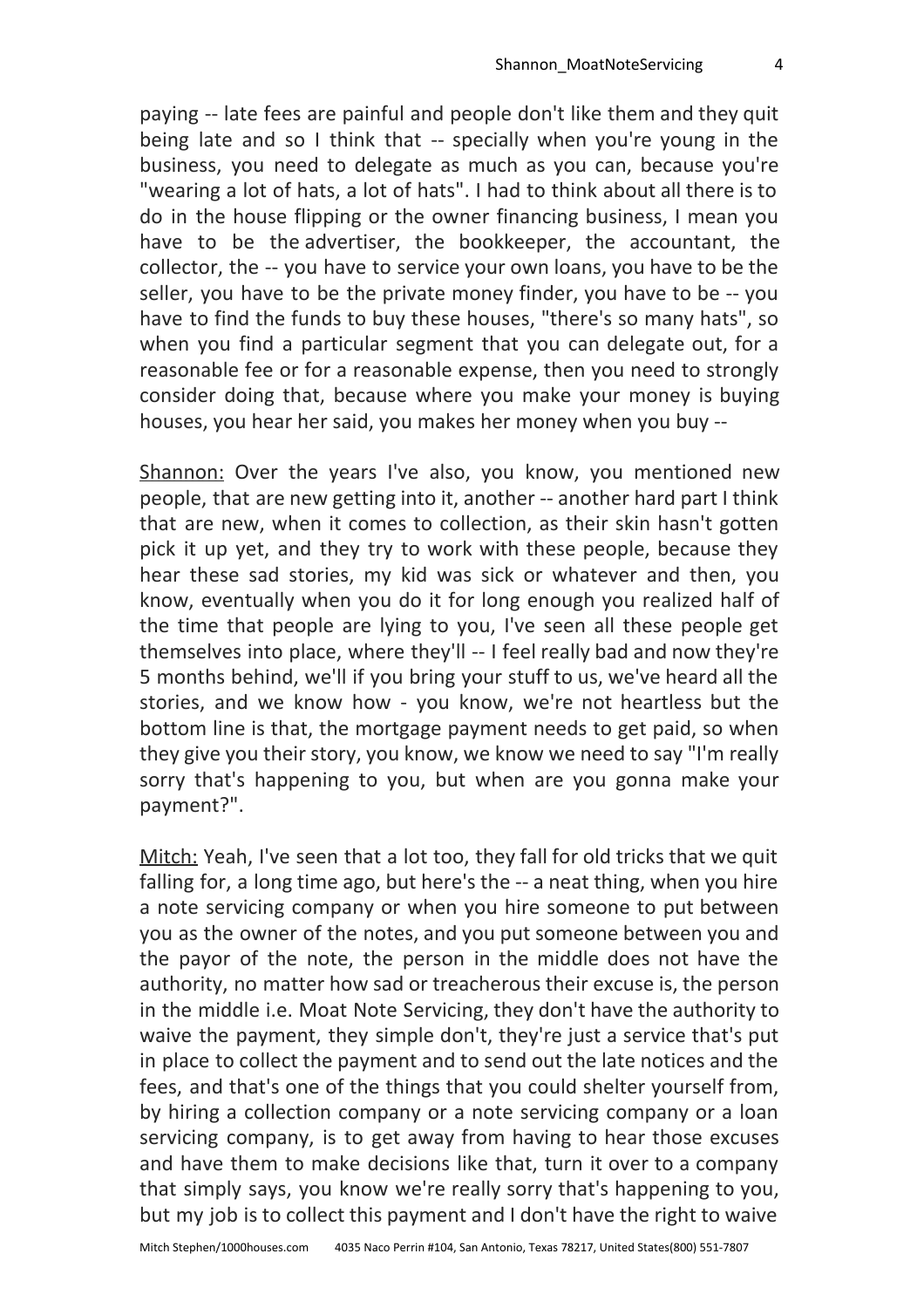it or to waive the late fees or anything. I need to collect the payment, I need to collect the late fees, and you know this is a lot of mental stress for certain personality types, I was one of them, I'm a very compassionate person, you know, I felt feeling sorry for all these people. Well, here's the thing, if enough people don't make their payments, then I can't make my payments and my family goes out on the streets, so I need to collect my payments, that's what they agreed to do, you agreed to give them a house, you did, they agreed to make their payments on time and if they don't they agreed to make the payment and they get a late fee or give you back your house. And so, that's the rules we play by, we're gonna do exactly what everyone - we're gonna expect people to do exactly what they said they were gonna do. What services can you expect while we're on the subject Shannon? What services can you expect from Moat Note Servicing, in regards to slow payer, you listed a bunch of things you'll do, for your clients but that was kind of the standard task. What happens when payors get behind? How far do you go for your clients?

Shannon: Well, I'm sure that most people know, that the new law and stuff, you know, where it makes it more difficult for people that are doing owner financing is, a new law in the real estate settlement procedure act says that you cannot file any type of foreclosure on your borrower until they have been in default for 120 days or more. So, if your client misses their very first payment, you've 4 months before you can foreclose on them. So, the minute that a client is 1 day late on the very first, you know, maybe it's not their first payment, but the first time that it's not here on the 1st, we will send -- there's a form that our attorney sent us that said, you know, this is the best way to do it, send them a letter that said, we're notifying you that you're in default. So, that letter is gonna go out, when I don't have a payment at the end of the day on the 1st. So, that clock starts to tick, the rules say "once in default always in default". So, if you do that the very first time, they're 1 day late, they're always in default. So then, that clock starts to ticking, so let's say they pay the next 2 years on time and then they get behind again, then you don't have to wait out that 120 days again, they're already in default because they were in default 2 years ago. So, we'll get those out right away, that-you know- just on the first time they're late, it's not something that you have to continue to send out and then we send letters out on 2nd, 15th and 25th, So they'll gonna get, you know, on the 2nd they'll gonna bet a friendly reminder "pay your payment due, we haven't seen it, maybe it crossed in the mail, just a reminder" on the 15th it's gonna be a little bit stronger, you know, "your payment seriously past due now, we need to get your payment in", the one on the 25th it's gonna say "If we don't have your payment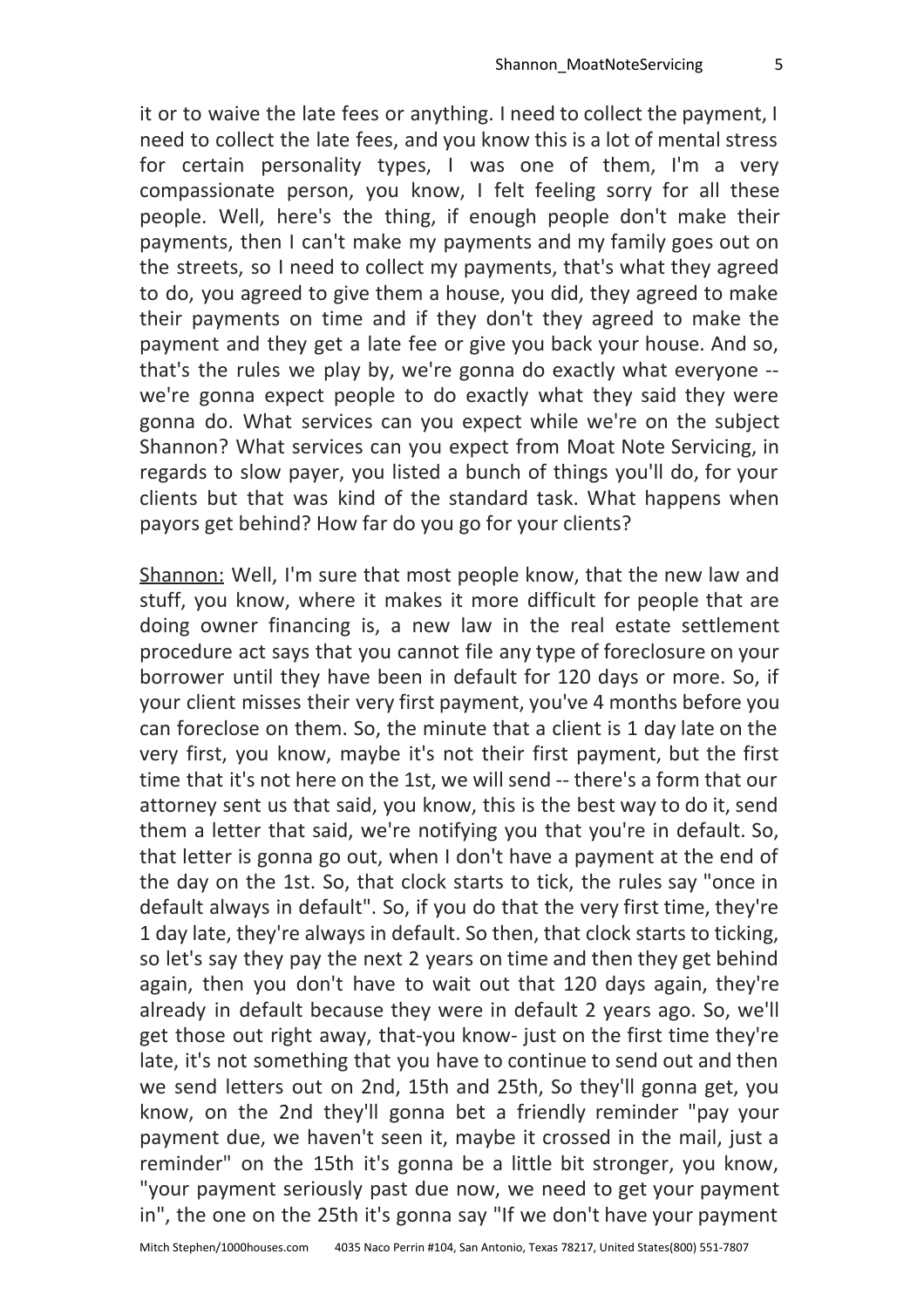in 10 days, we're gonna start foreclosure" at that point I do not handle foreclosures, because foreclosures are different in all state, so at that point, I would go to my client and say "hey, they're more than 30 days late, do you want me to work with them?" and you know, it's gonna depend if they've called or whatever, do you want me to work with them or do you want me to spend the information over 2 years or any so you can start foreclosure, and at that point it would be their choice what way they wanted to go with that.

Mitch: You've done your job and put pressure on them up to the first 30 days, which is super important especially at a young relationship between the collector and the payor, you gotta set your standards right from the very beginning. And I also think it's really neat that, you know, you can go out, you can study all this laws and you can learn how you can do this, -- you can learn the different kinds of notices, typed up and ready to go, or you can just hire a company that already know how to do this and get on with the business of signing houses and buying houses, and that's what I think, -- the scene is over and over again is you should contemplate heavily delegating as much as you can and this is certainly a task that can be delegated, you talked about escrowing taxes then I guess you also escrow insurance because -- if you're doing owner financed houses it's my understanding that [INAUDIBLE - dough franklin] that you have to collect the taxes and the insurance, you have to escrow it in the payment, so talk to me about that Shannon. How much do we need to escrow? What does it mean? What is escrow? Touch this subject, tell us how you handle escrow?

Shannon: Well to start. So, escrow is -- it's basically a saving account, so your -- they just call it a escrow account, so your borrower is going to pay one twelfth of their taxes and depending one twelfth of their insurance into an escrow account which is a saving account that you're -- I am going to put aside into a separate account, so when those bill come due, that money is just sitting there waiting to get paid out.

Mitch: I like to jump in right here, note servicers, loan servicers have to have a separate escrow account to put these funds into, you can't be commingled with your business accounts or any other accounts, it's simply a savings account that's set aside, so that every time your payors sends in a check, that includes principal interests, taxes and insurance, that the portion for the taxes and the portion for the insurance is set aside in a separate non-business account, just an account waiting to pay for these peoples bills at the end of the year, am I correct?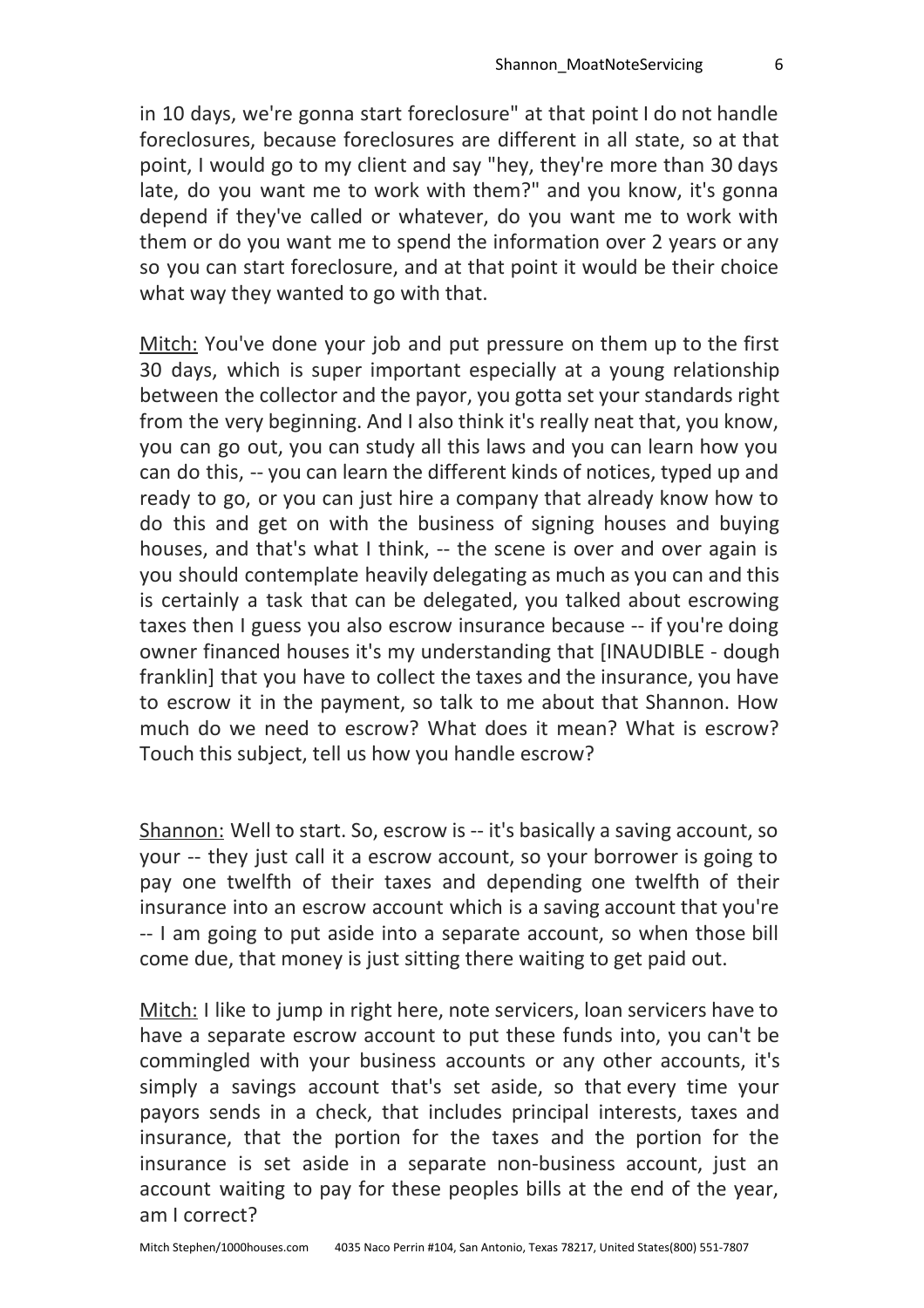Shannon: That is correct. Now, the only thing is, it does not have to be a savings account, mine is a checking account, because when those bills are due I need to be able to write checks out of that account to pay those bills. For example, Moat Note Servicing has a main operating account, that's a checking account and then it's got a Moat Note Servicing escrow account and twice a month on the 15th and at the end of the month, we'll take all we can run reports on how much escrow have you collected and we will transfer all of that money over to twice a month -- to the escrow account and it just sit there.

Mitch: OK. Yes it sits there and waits until it's time for you pay for their next insurance policy or pay off their yearly property tax bill, right?

Shannon: That's right. The big thing -- here's where we need a little bit of help from our clients, so and just so you know, when I say "client", client "the person that hired me, to collect for them" and borrower of course is "the person that borrows" so kind of the terms -- that I'm using. So, when the property closes, we need our client to have us added on the insurance, -- as a non-financial third party, there's several different ways that it can be said, but we need them to get us added onto that insurance, so that when insurance is due we get the bill, if we don't get the bill, we can't pay it, so that's one big thing, the other thing is, the taxes we need them to call their tax office and get our address put on there, so we get the tax bills. [CROSSTALK]

Mitch: -- forwarding mail and everything.

Shannon: Right -- if you forget or you -- we can't pay bills if we don't have them. Of course we're going to keep track of them, and we can start, hey you know like I haven't got your tax bill or, you know, hopefully those tax bill are online, we could pull them up, but it just -- it makes it a lot better, a lot more smooth for everybody if we get those addresses changed and it's really easy, a lot of times you can do it online or you can shoot an email to the insurance agent and just say, you know, add this person as a nonfinancial third party or servicing company or you know, whatever that insurance company is calling it, - additional insured or additional mortgagee, you know they call it kinda different things, so -- that way they'll send us [INAUDIBLE - renewal bill].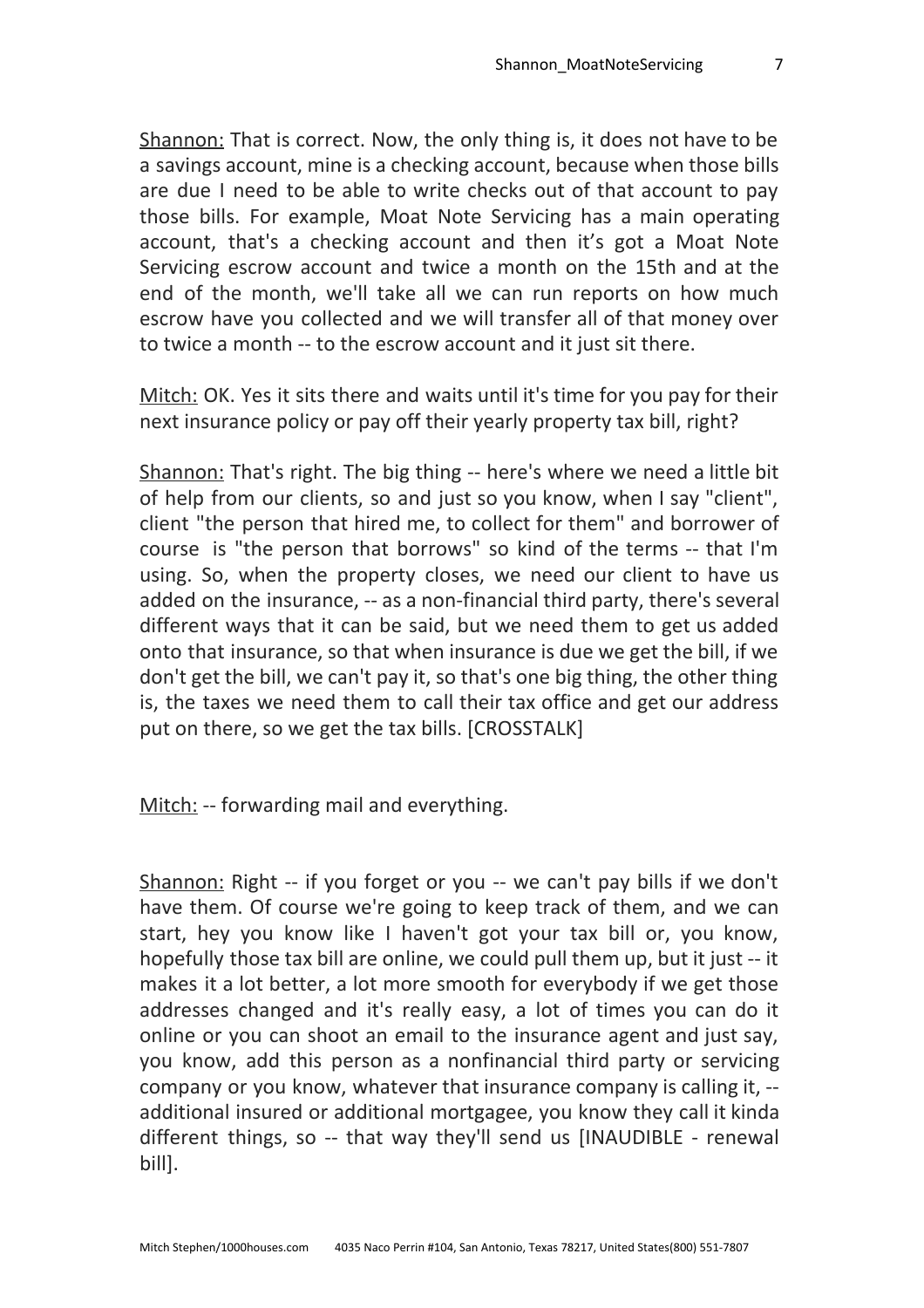Mitch: When someone first signs up, do you have -- escrow requirements, like how much -- when someone just signs a note over to you, how much prepaid taxes and prepaid insurance -- do you require?

Shannon: There's not a real simple answer, so we actually have come up with a spread sheet, that we sent out to everybody, you know, taxes-taxes are due on the end of the year. So, but in Florida I think they're doing in June or July, in Alabama they're doing on October, So, that escrow chart is gonna say, you know, if you close in this month and their first payment due, I'm sorry, If the taxes are due on this month and their first payment due in this month, you can kinda follow the chart over and they'll tell you, how many month of escrow to collect, the easy answer is, you need to collect the number of payments since where taxes were due, so let's use Texas for example, taxes were due in January, but essentially the end of December, So you'll gonna need to collect, January, February, March, April, May and now June because your borrower's probably not gonna make their first payment until July at this point, plus 2 months, we always keep 2 months of reserve, I think it's debatable whether that is required or not, we have been told that it is required and so that's we're gonna do, so it's the number of months plus 2 months. So in Texas, 6 months plus 2 months, so that's what you would need to collect at closing, and then as far the insurance we just require 2 months because they're gonna pay their first year upfront.

Mitch: I don't wanna get people confused with this, this is just a part of the service that they'll handle in -- you'll send them a chart, you'll talk to them about each individual house and you'll help them get to this part so --

Shannon: And that really is one of the biggest question that I have is, how do we know how much escrow? And I say, give me one minute and I will send you an email with the chart.

Mitch: I have this question before, do you report to credit bureaus? And so let's do the short answer here, we could talk -- a long time about why but, do you report to credit bureaus?

Shannon: We do not report to credit bureaus, the people that we deal with, these investors are in the business of collection, not because they want these people to go out and refinance their houses, so we don't report to credit, at some point if I had enough people that wanted that,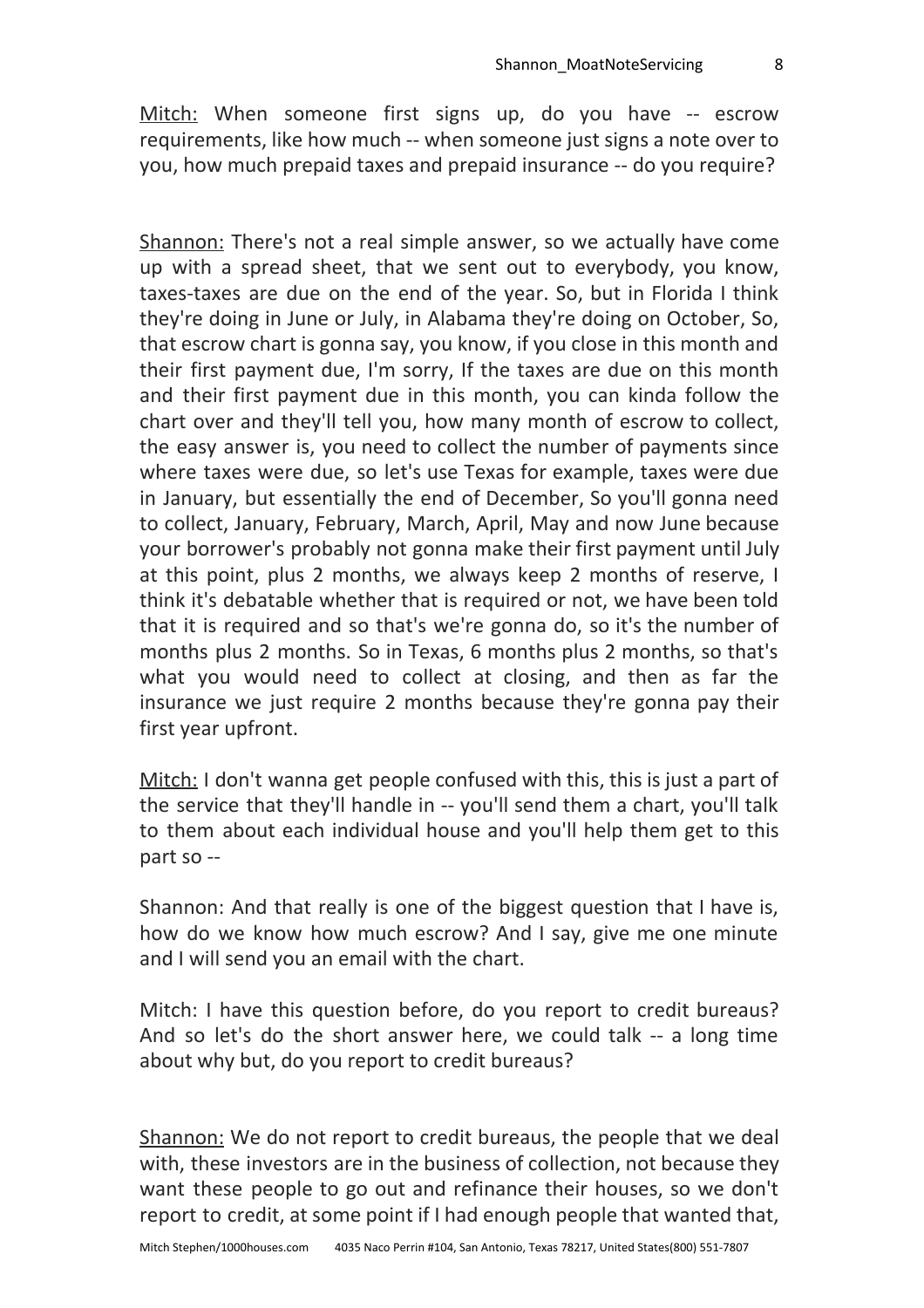it's something that I would considered, but it's not something even considering at this point.

Mitch: Yeah, cause people like me, I wanna collect payments for years and years and years.

Shannon: For 30 years.

Mitch: Yeah, I'm actually disheartened when someone says, hey, I'm gonna refinanced my house and pay you off. I was just like, well now I gonna go find a house to buy with this money. So, -- it doesn't bother me that you don't report to the bureaus, but if someone called you for a reference, to say how'd they paid you and have their complete payment history, right?

Shannon: Absolutely, yeah and you know I tell people, if they need it they can send me a -- there's a form called a verification of mortgage and I'll be more than happy to fill those out, it just -- it's showing their payment history, it's just not on their credit report.

Mitch: Yeah.

Shannon: And most, I think most places except those these days they're not just looking at the credit report anymore.

Mitch: Yeah, cause there's a lot of owner financing going on these days, a lot more than they used to, cause things have gotten too tight and people's credit has gotten so much less than what's required because of a lot of the economic debacle that we've been having over [CROSSTALK]

Shannon: -- And I was seen 95% of those people owner financing aren't reporting to credit, I was almost gonna say a 100%

Mitch: Yeah, they talk to me about what you charge for this service, to collect my notes, what do you charge?

Shannon: It's \$35 a month and then we keep any late fees that we collect, just to cover the cost of our time and to send out these letters and make these phone calls and all of that good stuff, that's really it for the monthly charge, there is a setup fee a \$100 per file setup fee, of those with volume would be lowered, so you don't have -- if you brought me 20 notes, I'm not gonna charge you a \$100 per file setup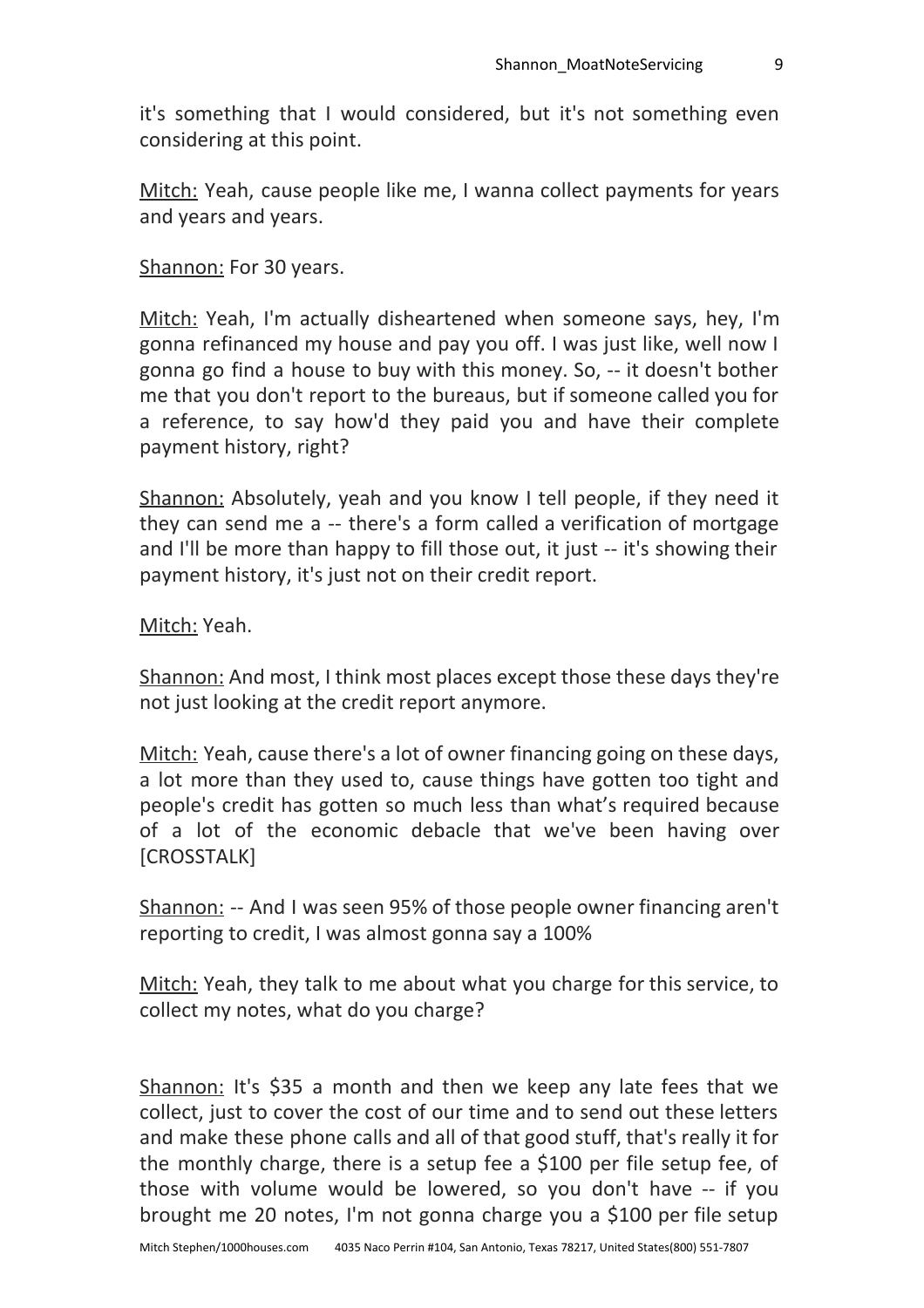fee, so we would work out some sort of a reduced rate for the setup fee and so for the monthly collection fee with volume brought in.

Mitch: I wanna point out to people, that everyone knows that you can collect, principal interest, taxes and insurance, but not everyone knows that you are allowed to collect from your payor, principal interest, taxes, insurance and servicing fee, I learned this a long time ago and I've been collecting principal interest, taxes, insurance and servicing fee for many years and what this does is, it allows me to add the \$35 a month that I need to pay Moat Note Servicing for this example, I collect it from my payor, now I have instances where my payor can't afford the principal interest, taxes and insurance plus \$35 per month for the servicing fee, but they can afford \$20 a month for the servicing fee to be added on to their bill, so in that case, I'll collect \$20 from them and I pay \$15 out of my pocket, but if you start to work the numbers on this, if your owner financing houses and you have the chance from the very beginning to dictate that you're gonna collect the principal interest, taxes and insurance plus the note servicing fee, then think of how much that could add to your bottom line or how much work load that could take off you and you're not even gonna pay for it or not having to pay all of it, so I want you to strongly consider if you're in the owner financing business and you're creating notes that owner financing your buyers, strongly consider adding the note servicing fee in with the rest of their payments and that will go a long way to offsetting your expenses, if not completely offsetting your expenses and you would put in -- I would put in my notes, that the principal interest, the taxes, the insurance and I'm allowed to collect an additional note servicing fee up to \$60, however I'll just pass along the fee whatever it is and in this case your fee would be \$35 a month and you talked about the setup fee and be negotiable for volumes, I think that's good, If someone signs up -- how long is their commitment?

Shannon: Let me go back to the setup fee real quick just for a second, I've also had several clients that have charged that setup fee as a closing cost on the closing statement to their buyers, and they're collecting that \$35 a month, so they're \$0 out of pocket for the whole thing. [CROSSTALK], so that setup fee is something that you can -- if it allows for it, well you know in the owner financed business you have to enable closing cost and stuff sometimes, cause they only have so much money that they can bring in, but if it works that can also be a fee that can be charged to them at closing.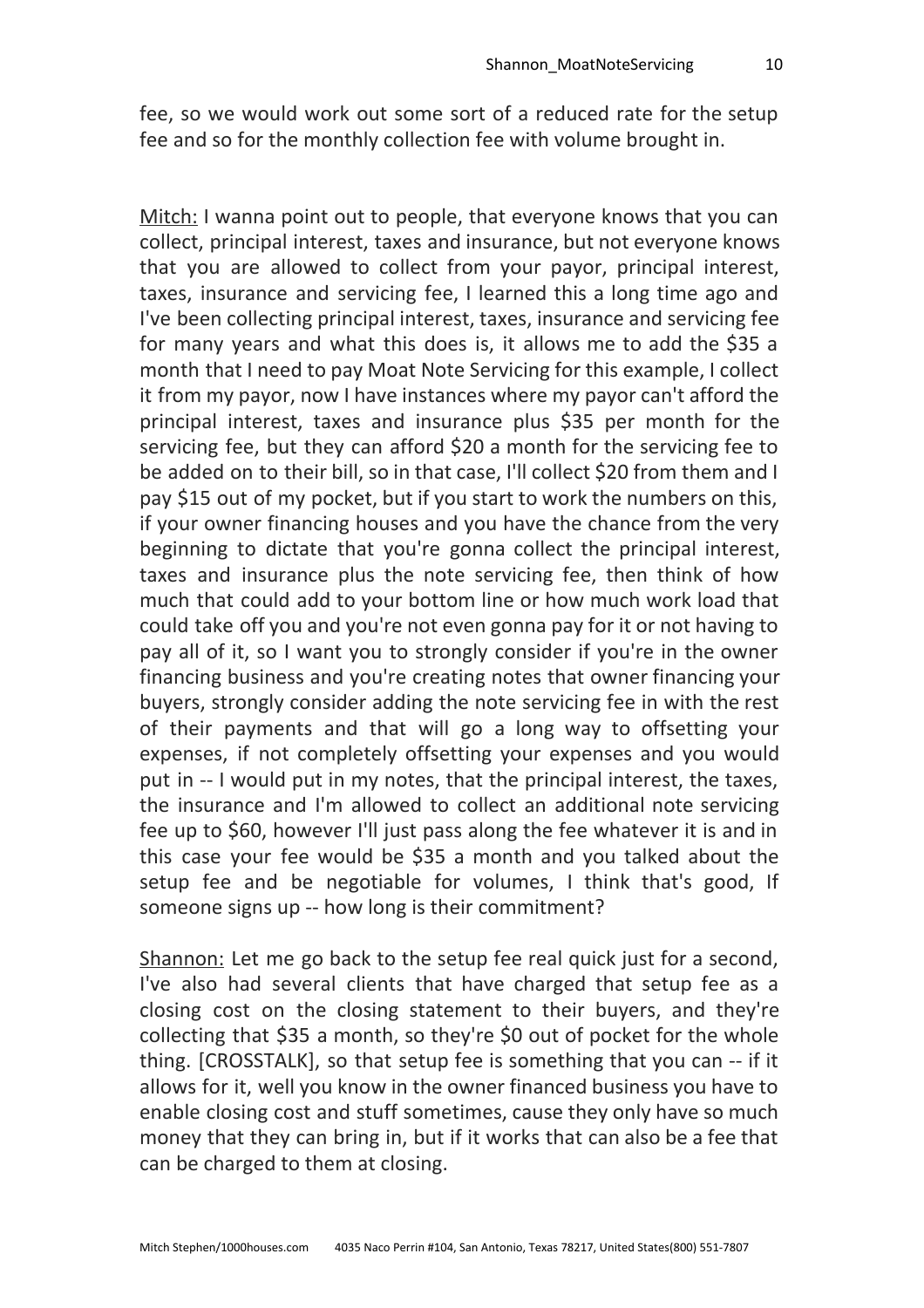Mitch: That's fantastic, I didn't think of that, so I'm glad that you brought it up, so you can add the setup fee into the closing cost, so Shannon if I -- I've got 5 notes here and I want you to start collecting on this 5 notes, how long is my commitment?

Shannon: You know, we don't do contracts, we're a firm believer if you're not happy, we don't wanna make you stay, we're very confident that you will be happy with the service, so we're not gonna lock you into something, if your life circumstances changed, or you're not happy with the service, then we just require a 60 day notice to terminate.

Mitch: Yeah, that will give you enough time to get everything together that you need to get back to them anyway, I think that's a good policy, you're not happy? You know, there's no problem. So, explain to me process, I say I'm all in, OK I love your program Shannon, what do I physically have to do to get started, do I have to fill out some forms, what?

Shannon: Yeah, It's a real-real simple we have an intake form that-really just, basic information on the client, the information on the borrower, things like, where do you want us to mail check to? And how do you want us to make it out? basic, basic information on the borrower name, obviously the property address, social things like that, so we can do tax forms, it's a 2 page form, the first page, first three quarters of the page actually get spelled out, the second page is really is just some bullet points on things that we do and don't do, what the fees are and then kind of breakdown of the money that you're spending, sometimes you'll get a check in-in it, difficult to figure out, like what portion of this is taxes, what's insurance, what fees, all of that good stuff, so just have to kind of break that down for us, so you'll just send that in along with copies of your closing documents, now we won't necessarily need all of your closing documents, but sometimes it's easier for people to just throw the whole package in the copier and scan the whole thing, we kinda weed out what we need and don't need, but basically we need their application, so we have all their information, -- we like to have a copy of the note and not just the closing statement, their insurance, so some of the basic form, and then your checks for the escrow and the setup fee, so the setup fee gets paid up front with the escrow deposit and that's really it, and we get all that documents, we get it in the computer and we immediately will send out a notification to the borrower, just kinda welcome letter thing, we're gonna be your servicing company and we look forward to working with you and here's all of our information if you need to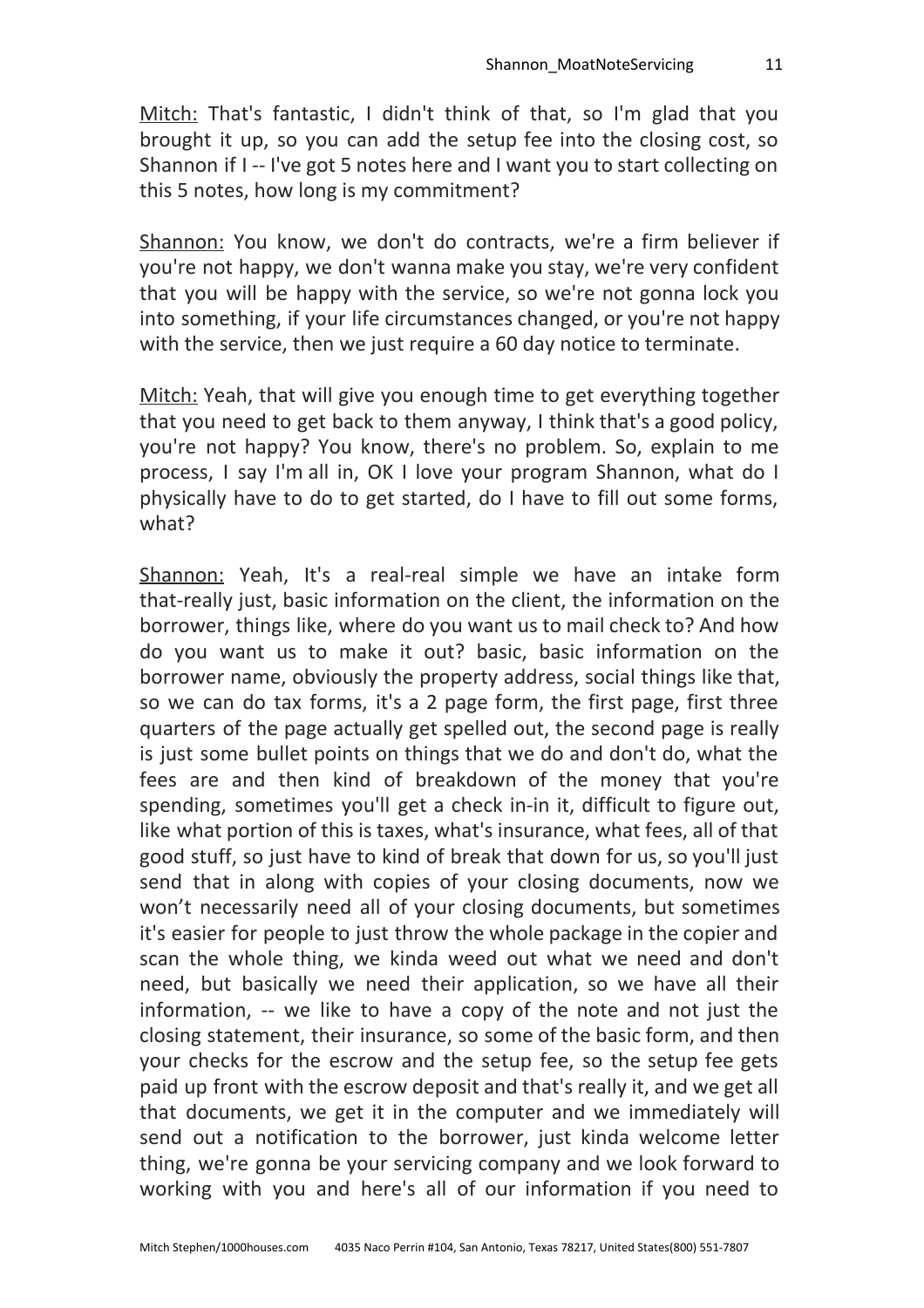contact us, it's a real simple process to get started once we get all your questions answered.

Mitch: Alright, Where are you located at?

Shannon: I am physically in San Antonio, but we can collect in any state, the rules are pretty-pretty standard across the board, like I said until it comes to foreclosure, earlier I said until it comes to foreclosure, that kinda why we don't do the foreclosure part, but we will get any information, that's actually one of the questions on the intake form as well, who is your attorney, what their contact information, that way if the client does choose to send it to foreclosure, we have all of that stuff and we can get all the documentation together and get it over to that attorney as quickly as possible, and get that process started.

Mitch: I think we've covered pretty much of the details, can you think of anything else we've left out or anything else you wanna comment on?

Shannon: One thing is, I have a lot of people asking me about underlying loans, if we handle their underlying from their private investors or bank, we do not handle that, so we will accept the payment from your borrower and we will forward that onto you.

Mitch: You're saying, you don't make payments for your clients, like if your client owes some money to a lender, you collect the money - from the payor, you don't write check to make their payments, that would be kinda problematic wouldn't it, because you could only make a payment if you collected a payment and sometimes ---

Shannon: Right, and it ends up putting them in a bad place with their banker, with their private lender, so we leave that task to them to make sure, like -- for us in our business, it doesn't matter if we get payments of not, our lender are getting their checks, period.

Mitch: On time.

Shannon: On time, -- as the servicer I can only pay them if I get paid, that's really to handle it --